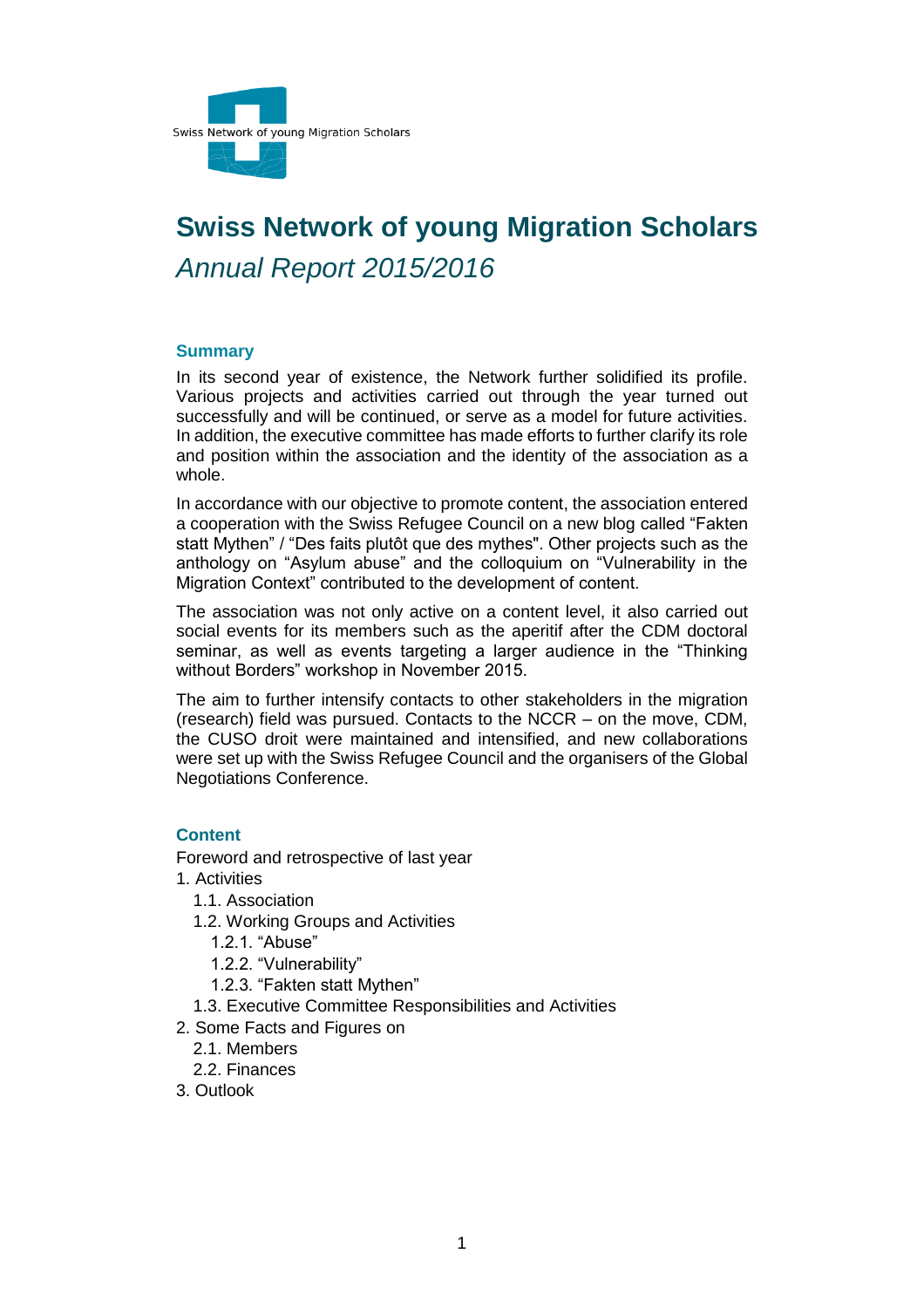

# **1. Activities**

## **1.1. Association**

The second year of our association has been rich in terms of activities and events addressing not only our members but also a wider audience. Furthermore, by concretizing our ambition to contribute to public debates, these activities enabled us to enlarge our network, identify new resources and increase our visibility.

The administrative year started with our second General Assembly on **14th August 2015** in Bern. It was followed by a get-together and a creative discussion between members during which we gathered various ideas of possible activities for the coming year. 13 members of the association were present at the General Assembly.

Since **7 th October 2015**, about 20 members of our association have been contributing as authors to the blog "Fakten statt Mythen", on which a onepage article is published every week to deconstruct an asylum or migration related myth. This project is conducted jointly by the Swiss Refugee Council (SFH/OSAR) and our association. More information is available under the section of the annual report dedicated to this project (1.2.3.).

On **13th November 2015**, we organized an ambitious "grand public" event at the Heitere Fahne in Bern, offering an arena to discuss the impact of borders in society. Under the title "Thinking without Borders", the event was divided into three sessions for which we invited experts to discuss a topic of their choice with the participants during parallel workshops:

- The academic session: Daniel Rezene Mekonnen from the PEN "writers in exile" program and Simon Sontowski from the University of Zurich
- **The activist session:** Salvatore Pittà from the network "Welcome to Europe", Mario Batkovic (teacher, motivator, musician) and Laavanja Sinnadurai (lawyer, cultural interpreter, mediator)
- **The artistic session:** Jack William (theatre writer and director) and the two members of the collective "Old Masters" Marius Schaffter and Jérôme Stunzi

The workshops were followed by a roundtable moderated by our association member Stefan Schlegel. In addition, the Swiss artist Steff la Cheffe offered a beatbox workshop and the band Pablopolar followed with a charity concert in favor of the group "Gemeinsam für Kobanî". About 70 people attended the event which was held in English and German.

On **24-25 November 2015** the annual doctoral students' gathering of the Center for Migration Law (CDM) took place in Muntelier-Loewenberg, during which two members of the working group "abuse" (Teresia Gordzielik and Robin Stünzi) presented their concept of the intended anthology and the association offered a closing apéro. For more information about the "Abuse" project see below, 1.2.1. This social event enabled to intensify contacts between members and to reach out to new ones.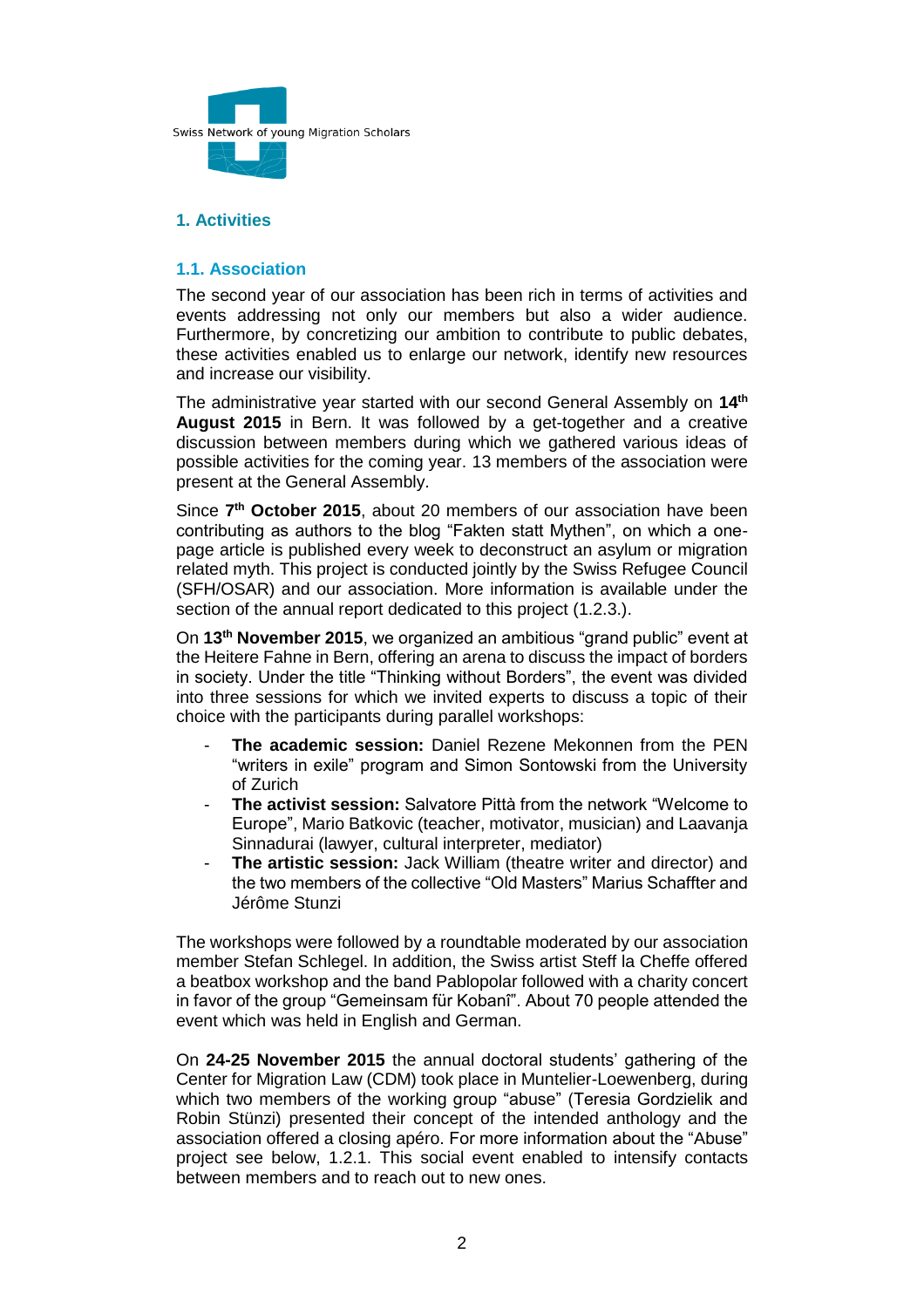

An academic workshop was organized by the group "Vulnerability" on **20th May 2016**. More details about this event are available under the section dedicated to this group (1.2.2.).

From **20-22 May 2016**, the board gathered for a retreat in Grindelwald to assess the outcomes of the past two years and define a future strategy for the association. The results of these discussions are summarized in the document attached to this annual report.

Finally, the association contributed to the elaboration of negotiation topics on migration for the "Negotiation Conference" which took place in Bern from **29th June to 1st July 2016**. The goal for this year's event was to negotiate an international agreement on large movements of refugee during a simulation of the discussions due to take place at the upcoming UN General Assembly. 10 teams representing 10 different countries participated to this exercise.

The activities of the association were realized thanks to the support of our members and of voluntary external contributions. Financial support was given by our members (annual membership fees)and by donations from the NCCR On the Move, Amnesty International, the Centre for Migration Law and anonymous participants who added to the "Thinking without Borders" collect.

#### **1.2. Projects and Working Groups**

Right after the creation of the association, two already existing working groups were incorporated into the association; one on "Abuse in the Field of Asylum" and another one on "Vulnerability". These two groups are run by members of the newly created association and consist of association members as well as other doctoral students from Swiss universities. A third working group was launched after the first get-together in February 2015, the "Ciné-Migration", but remained inactive during the reporting period. In addition a new collaborative project "Fakten statt Mythen" was started.

#### **1.2.1. "Abuse"**

In 2015-2016, the working group "Abuse" has moved forward with the project of a collective publication addressing the notion and role of abuse in the sphere of asylum. The project was presented to doctoral students, researchers, professors and experts during the CDM doctoral seminar in 2015. The constructive feedbacks were included in the final concept paper that was sent out to several publishers. Discussions are ongoing with a publisher that has expressed interest in the project. In addition to the publication, it was decided that each author would present and discuss his or her contribution during a workshop held a few months before the submission deadline. A call for contributions was sent out in April 2016, generating few, but interesting, proposals. In addition to the authors already identified, there is now sufficient content to proceed, and the group will organize a follow-up meeting.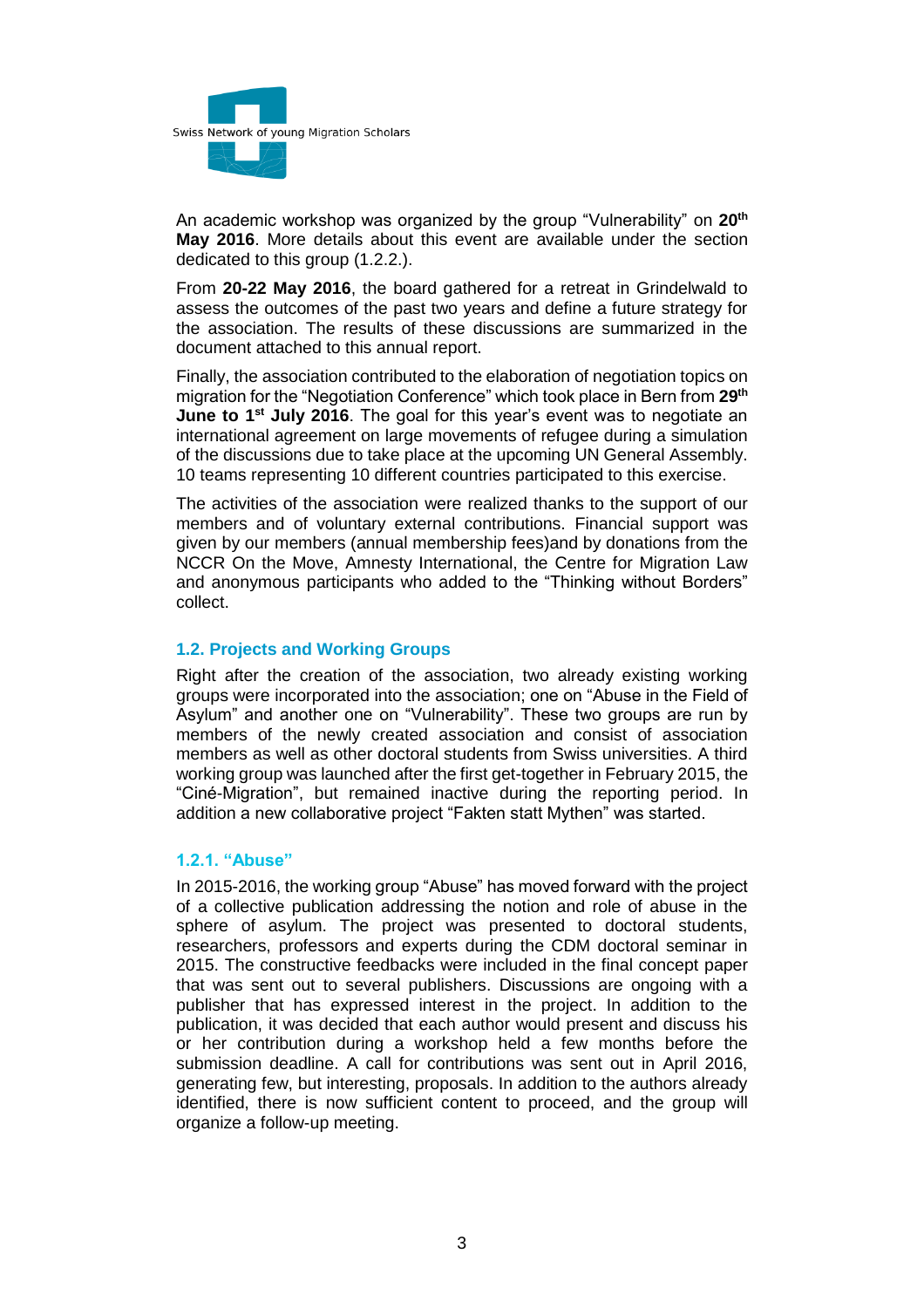

# **1.2.2. "Vulnerability"**

The working group on "Vulnerability" organised a colloquium "Between Autonomy and Vulnerability: Perspectives on Migration" on 20 May 2016 at the University of Neuchâtel. The colloquium received funding by the CUSO-Droit and the Centre for Migration Law CDM and may be considered a success with around 20 young researchers from different institutions from Switzerland and abroad participating. The organizing committee achieved to invite Prof. Thomas Spijkerboer from the Free University of Amsterdam, Prof. Judith Wittenbach from the University of Bern and Prof. Christin Achermann from the University of Neuchâtel to participate as experts to the colloquium. The day started with a welcome note by Prof. Christin Achermann and a keynote lecture by Prof. Spijkerboer. After that, three panels with presentations by the participating young researchers took place, each of them dedicated to a specific aspect of vulnerability: the notion of vulnerability and its use in the asylum context, the production and construction of vulnerabiliti(es) and its effects, and the interdependence between vulnerability and autonomy as well as other concepts such as marginality, precarity and resilience. The presentations were both based on case studies as well as on rather conceptual analyses.

## **1.2.3. "Fakten statt Mythen - Des faits plutôt que des mythes"**

In collaboration with the Swiss Refugee Council (SFH/OSAR) a blog-project started on the  $7<sup>th</sup>$  October 2015, with the ambition to deconstruct and rectify a public myth about asylum in a short article and in non-academic language. The articles are published every Wednesday on the website of the Swiss Refugee Council (www.fluechtlingshilfe.ch/fakten-statt-mythen). By end of August 2016, 46 articles have been published. Besides the 13 authors from the Swiss Refugee Council, about 20 members of the Swiss Network of Young Migration Scholars already contributed to this project and wrote various articles. The feedback on social media and among the public is very positive and promising.

## **1.3. Executive Committee Responsibilities and Activities**

As the executive body of the association, the executive committee was responsible for various formal aspects regarding the running of the association. The board met every two months in person and via skype to discuss and decide on formal and substantive issues. Responsibilities within the board were divided as follows:

| Chairperson            | Nula Frei                       |  |
|------------------------|---------------------------------|--|
| Finances               | Sascha Finger and Nula Frei     |  |
| Website                | Anne-Cécile Leyvraz, Anne Kneer |  |
| Internal communication | Teresia Gordzielik              |  |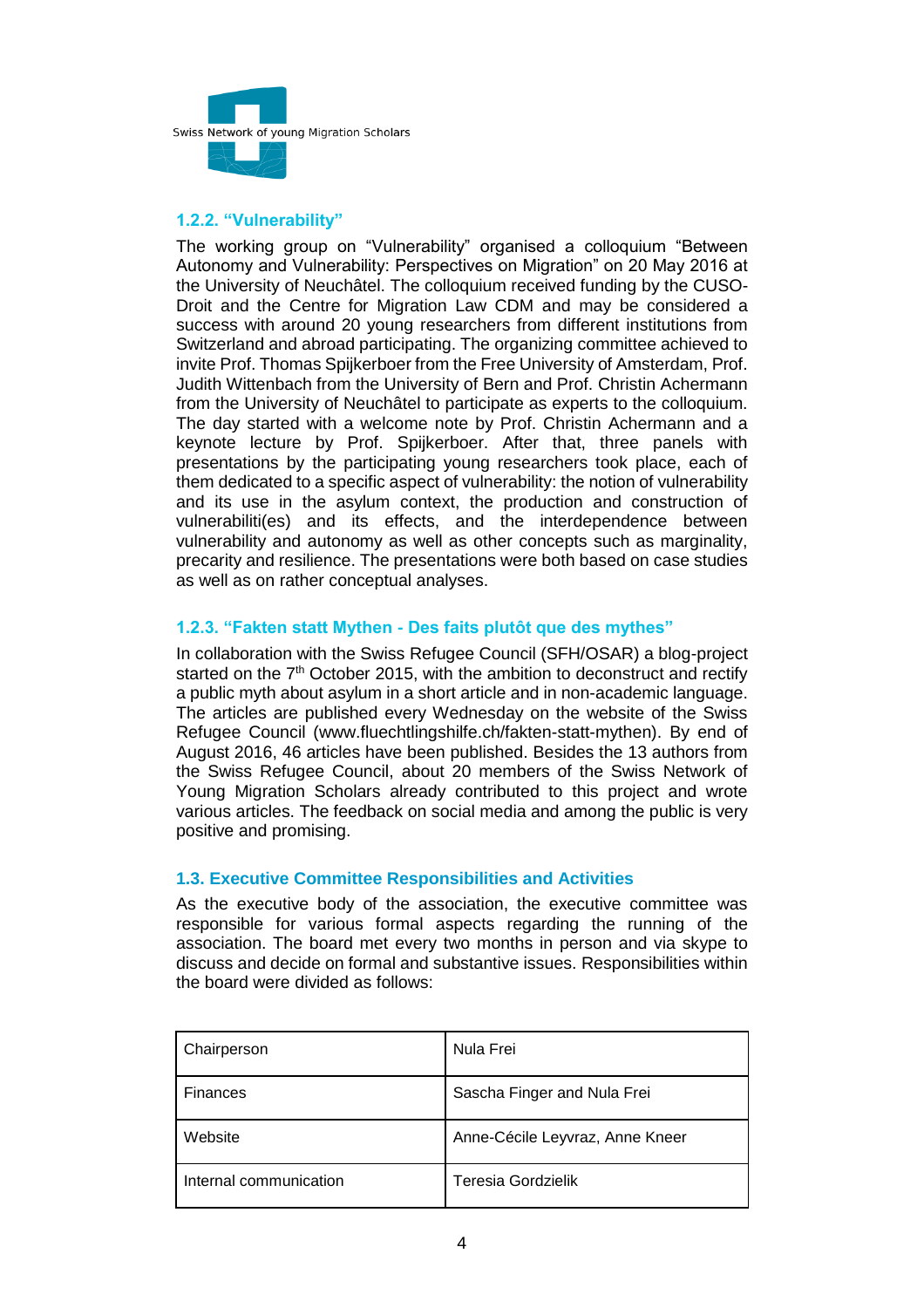

| Twitter                                        | Robin Stünzi (in charge, Twitter shift),<br>Nula Frei, Stephanie Motz and Teresia<br>Gordzielik (Twitter shifts) |  |
|------------------------------------------------|------------------------------------------------------------------------------------------------------------------|--|
| Working group "Vulnerability"                  | Nula Frei, Nesa Zimmermann (external)                                                                            |  |
| Working group "Abuse"                          | Anne-Cécile Leyvraz, Teresia Gordzielik<br>(until April 2016)                                                    |  |
| Contact blog project "Fakten statt"<br>Mythen" | Anne Kneer, Nula Frei                                                                                            |  |

Anne Kneer was elected new board member at the last general assembly in August 2015 and took up responsibilities immediately thereafter.

For the first time, the board went on a weekend retreat in Grindelwald in May 2016 to discuss the future and vision of the network as well as finances, publicity and ways to get members more actively involved in projects. All charges were paid by board members themselves.

The board deepened the collaboration with the two research institutions, the National Center for Competence in Research – On the move (NCCR – on the move) and the Center for Migration Law (CDM). It also reached out for a collaboration with the Conference of Swiss Western Universities (CUSO) on the colloquium on "Vulnerability and autonomy in migration" (see activities of the project group "Vulnerability", 1.2.2.).

Board members initiated the blog project "Fakten statt Mythen" together with the Swiss Refugee Council (OSAR), and are now involved in the management and running of the blog together with collaborators of OSAR. This project has inherently led to a close collaboration with OSAR.

The board was concerned with the progress of the other working groups. At the same time the board informed interested persons and new members about the work within the association and next steps to get involved into projects.

Further, the board continued to develop the association's website. It finally decided on the reconstruction of the website and has taken steps to create and fill the new site with content. Board members were also in charge of maintaining the Twitter account.

Last but not least, the board prepared the meeting and get-together at the CDM doctoral seminar in November 2015, it organized the workshop "Thinking without borders" in November 2016 and the General Assembly.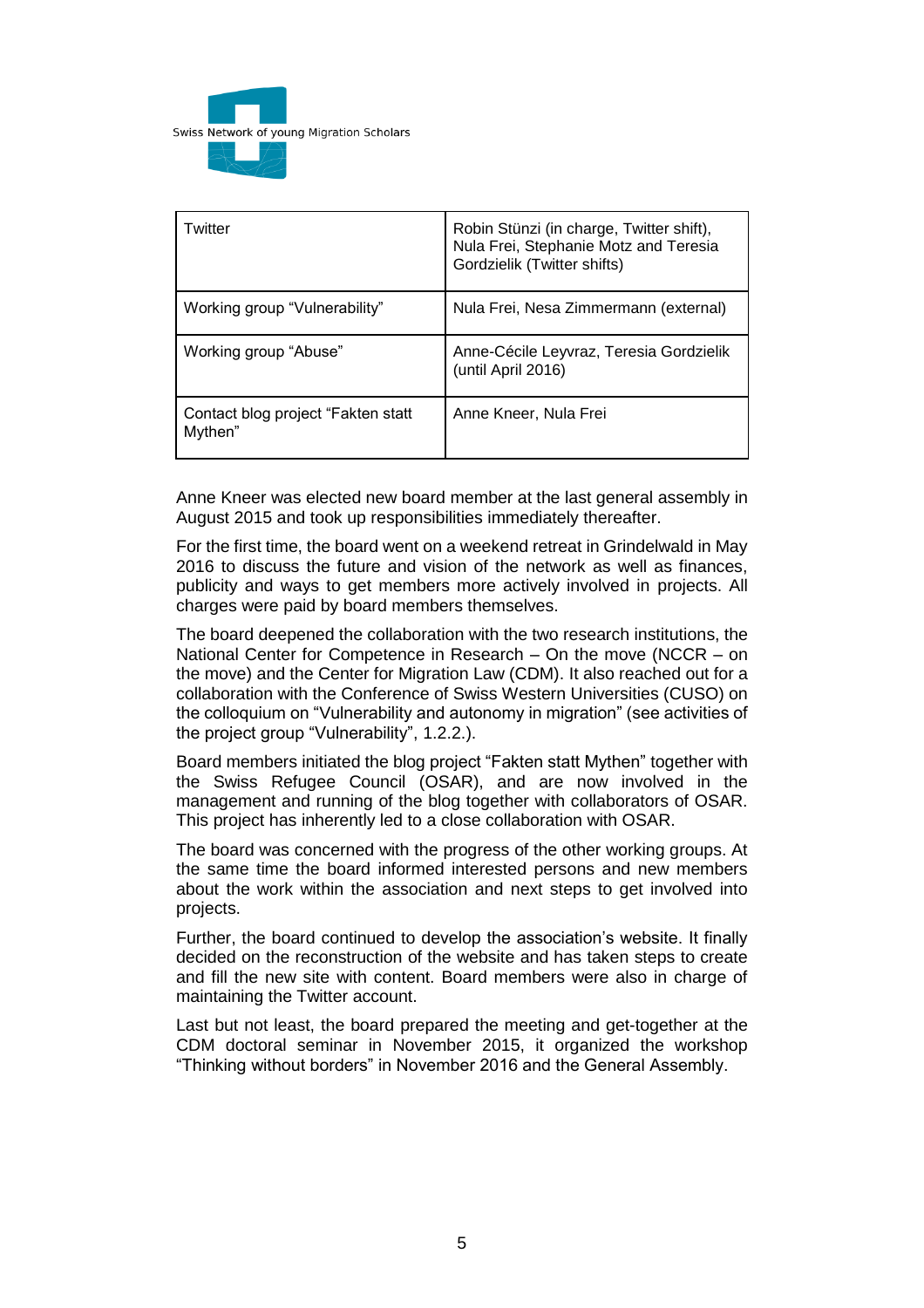

# **2. Some Facts and Figures on…**

### **2.1. Members**

The association continued to grow in 2015/2016 and consists of 36 members as of 31 July 2016. Members are PhD students, post-doc researchers and one associate professor. They come from different universities such as Geneva, Neuchâtel, Fribourg, Lucerne, Berne, Zurich or St. Gallen, different disciplines such as law, anthropology, sociology, geography or history and three different language regions of Switzerland.

A number of members are organized in the three working groups with six members participating in the project "Abuse", seven members participating in the project "Vulnerability" and 12 members regularly participating as authors in the blog project "Fakten statt Mythen".

With the objective of promoting members' research activities and thereby creating better visibility and transparency of their activities as well as of those of the association, each interested member provided a member profile on our website.

| in CHF                                 | expenses | revenues |
|----------------------------------------|----------|----------|
| Bank expenses                          | 20.95    |          |
| Get-together Doctoral seminar          | 226.00   |          |
| Thinking without borders               | 1265.90  |          |
| Website                                | 87.00    |          |
| Private donation by a member           |          | 57.00    |
| Donation Amnesty International         |          | 500.00   |
| Donation NCCR on the move              |          | 1000.00  |
| Donation Université de Neuchâtel       |          | 250.00   |
| Membership fees                        |          | 1080.00  |
| <b>Total revenues and expenses</b>     | 1599.85  | 2887.00  |
| <b>Surplus of revenues or expenses</b> |          | 616.30   |

## **2.2. Finances**

**The association is in funds of CHF 2070.45 as of end of August 2016.**